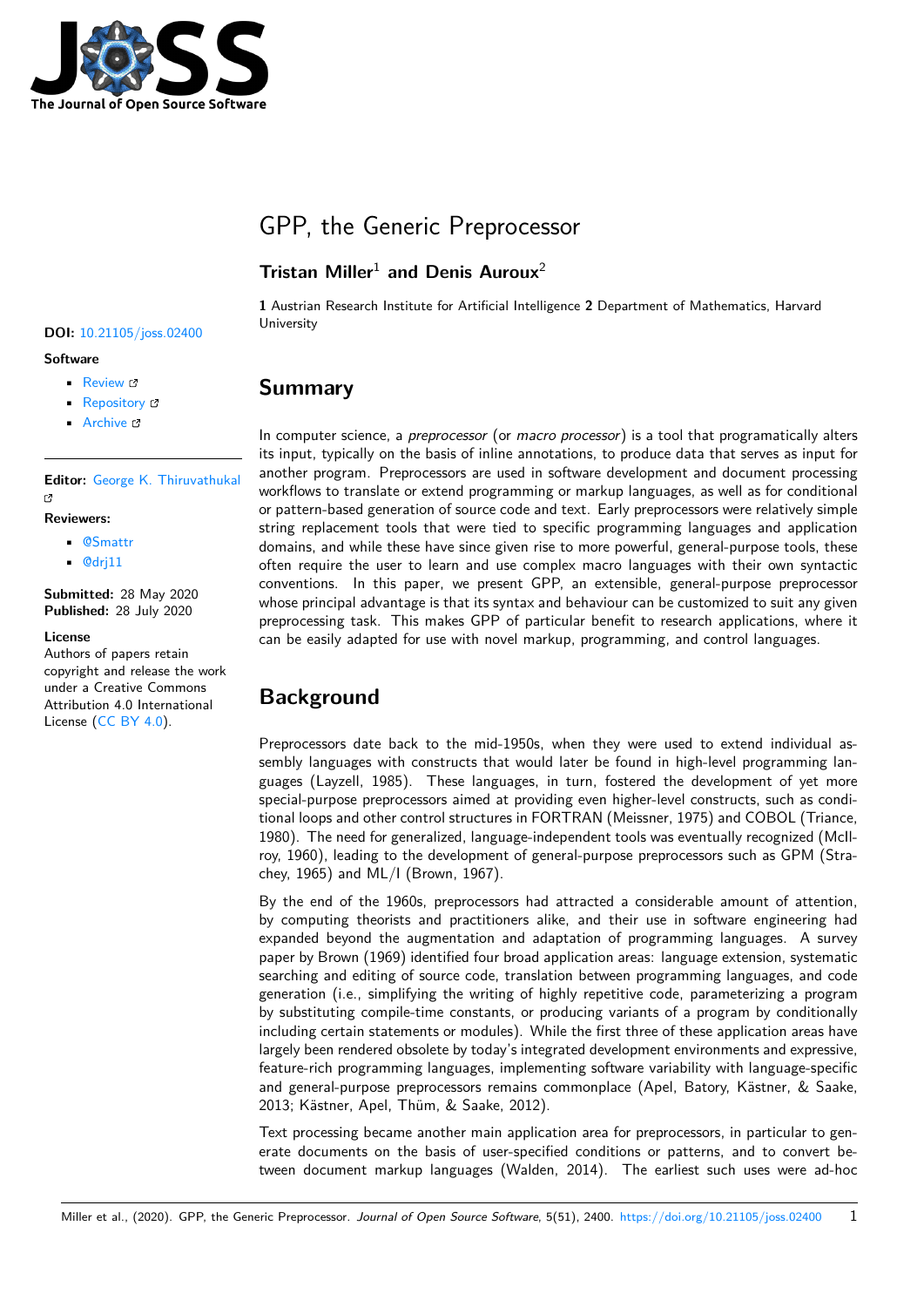

repurposings of programming language–specific preprocessors to operate on human-readable texts (Keese, 1964; Stallman & Weinberg, 2020); these were soon supplanted by text-specific macro languages such as TRAC (Mooers & Deutsch, 1965), which were positioned as tools for stenographers and other writing professionals. More recently it has been common to use general-purpose preprocessors (Mailund, 2019; Pesch, 1992).

## **Statement of Need**

Criticism of preprocessors commonly focuses on the idiosyncratic languages they employ for their own built-in directives and for users to define and invoke macros. The languages of early preprocessors were derided as "clumsy and restrictive" (Layzell, 1985) and "hard to read" (Brown, 1969), and even modern preprocessors are sometimes attacked for relying on "the clumsiness of a separate language of limited expressiveness" (Ernst, Badros, & Notkin, 2002) or, at the other extreme, for being overly complicated, quirky, opaque, or hard to learn, even for experienced programmers and markup users (Ernst et al., 2002; Paddon, 1993; Pesch, 1992).

Our general-purpose preprocessor, GPP, avoids these issues by providing a lightweight but flexible macro language whose syntax can be customized by the user. The tool's built-in presets allow its directives to be made to resemble those of many popular languages, including HTML and LATEX. This greatly reduces the learning curve for GPP when it is used with these languages, eliminates the cognitive burden of repeatedly "mode switching" between source and preprocessor syntax when reading or composing, and allows existing syntax highlighters and other tools to process GPP directives with little or no further configuration. Furthermore, users are not limited to using these presets, but can fully define their own syntax for GPP directives and macros. This makes GPP particularly attractive for use in research and development, where its syntax can be readily adapted to match bespoke programming and markup languages.

GPP's independence from any one programming or markup language makes it more versatile than the C Preprocessor, which was formerly "abused" as a general text processor and is still sometimes (inappropriately) used for non-C applications (Stallman & Weinberg, 2020). While GPP is less powerful than m4 (Seindal, Pinard, Vaughan, & Blake, 2016), it is arguably more flexible, and supports all the basic operations expected of a modern, high-level preprocessing system, including conditional tests, arithmetic evaluation, and POSIX-style wildcard matching ("globbing"). In addition to macros, GPP understands comments and strings, whose syntax and behaviour can also be widely customized to fit any particular purpose.

## **GPP in research**

GPP has already been integrated into a number of third-party projects in basic and applied research. These include the following:

- The Waveform Definition Language (WDL) is Caltech Optical Observatories' C-like language for programming astronomical research cameras. WDL uses GPP to preprocess configuration files containing signals and parameters specific to the camera controllers, flags setting the devices' operating modes and image properties, and timing rules. According to the developers, GPP was chosen over the C Preprocessor "for added flexibility and to avoid some C-like limitations" (Kaye, Smith, Hale, & Mao, 2017).
- XSB is a research-oriented, commercial-grade logic programming system and Prolog compiler. The developers chose to make GPP XSB's default preprocessor because it "maintains a high degree of compatibility with the C preprocessor, but is more suitable for processing Prolog programs" (Swift et al., 2017).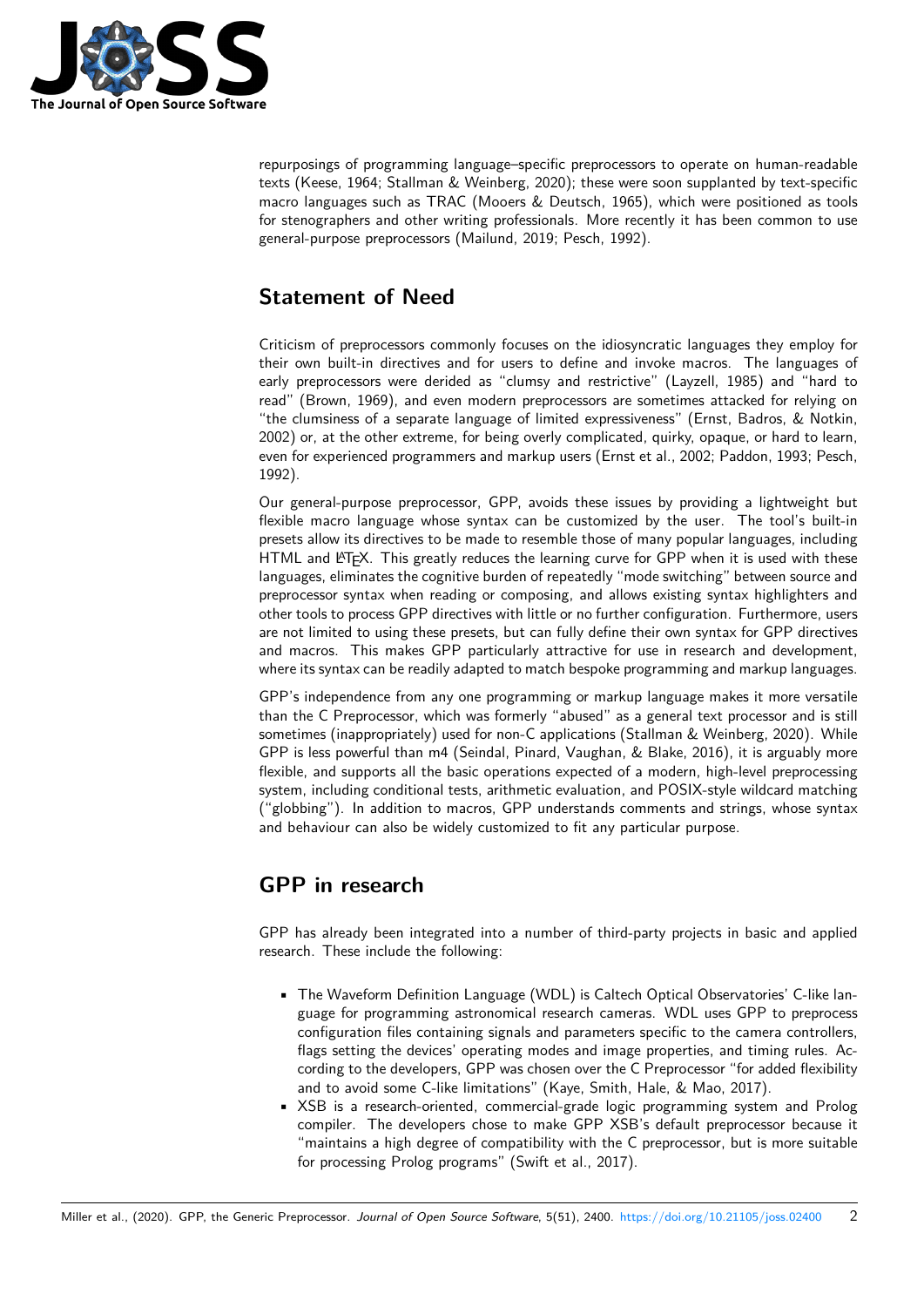

- C-Control Pro is a family of electronic microcontrollers produced by Conrad Electronic; they are specifically designed for industrial and automotive applications. The official software development kit includes a modified version of GPP for use with the products' BASIC and Compact-C programming languages (Schirm & Sprenger, 2007).
- SUS is a tool that allows system administrators to exercise fine-grained control over how users can run commands with elevated privileges. It has a sophisticated control file syntax that is preprocessed with GPP (Gray, 2001).

Apart from these uses, GPP is occasionally cited as previous or related work in scholarly publications on metaprogramming or compile-time variability of software (Apel et al., 2013; Baxter & Mehlich, 2001; Behringer, 2017; Blendinger, 2010; Dreiling, 2010; Kästner et al., 2012; Lotoreychik & Shopyrin, 2006; Zmiry, 2016).

### **Acknowledgments**

Tristan Miller is supported by the Austrian Science Fund (FWF) under project M 2625-N31. Denis Auroux is partially supported by NSF grant DMS-1937869 and by Simons Foundation grant #385573. The Austrian Research Institute for Artificial Intelligence is supported by the Austrian Federal Ministry for Science, Research and Economy.

## **References**

- Apel, S., Batory, D., Kästner, C., & Saake, G. (2013). Classic, tool-driven variability mechanisms. In *Feature-oriented software product lines*. Berlin/Heidelberg: Springer-Verlag. doi:10.1007/978-3-642-37521-7\_5
- Baxter, I. D., & Mehlich, M. (2001). Preprocessor conditional removal by simple partial evaluation. In *Proceedings of the 8th Working Conference on Reverse Engineering* (pp. 281[–290\). IEEE. doi:10.1109/WCR](https://doi.org/10.1007/978-3-642-37521-7_5)E.2001.957833
- Behringer, B. (2017, July). *Projectional editing of software product lines The PEoPL approach* (PhD thesis). Faculty of Sciences, Technology; Communication, Université de Luxembourg.
- Blendinger, F. (2010, August). *[A filesystem-based](https://doi.org/10.1109/WCRE.2001.957833) approach to support product line development with editable views* (Diploma Thesis). Department of Computer Sciences 4, Friedrich-Alexander University Erlangen-Nuremberg.
- Brown, P. J. (1967). The ML/I macro processor. *Communications of the ACM*, *10*(10), 618–623. doi:10.1145/363717.363746
- Brown, P. J. (1969). A survey of macro processors. *Annual Review in Automatic Programming*, *6*, 37–88. doi:10.1016/0066-4138(69)90001-9
- Dreiling, A. (2010, July). *[Feature Mining](https://doi.org/10.1145/363717.363746): Semiautomatische Transition von (Alt-)Systemen zu Software-Produktlinien* (Diploma thesis). Fakultät für Informatik, Institut für Technische und Betriebliche [Informationssysteme, Otto-von-](https://doi.org/10.1016/0066-4138(69)90001-9)Guericke-Universität Magdeburg.
- Ernst, M. D., Badros, G. J., & Notkin, D. (2002). An empirical analysis of C Preprocessor use. *IEEE Transactions on Software Engineering*, *28*(12), 1146–1170. doi:10.1109/TSE. 2002.1158288
- Gray, P. D. (2001). SUS An object reference model for distributing UNIX super user privileges. In *Proceedings of the LISA 2001 15th Systems Administration C[onference](https://doi.org/10.1109/TSE.2002.1158288)* (pp. [15–18\). The U](https://doi.org/10.1109/TSE.2002.1158288)SENIX Association.